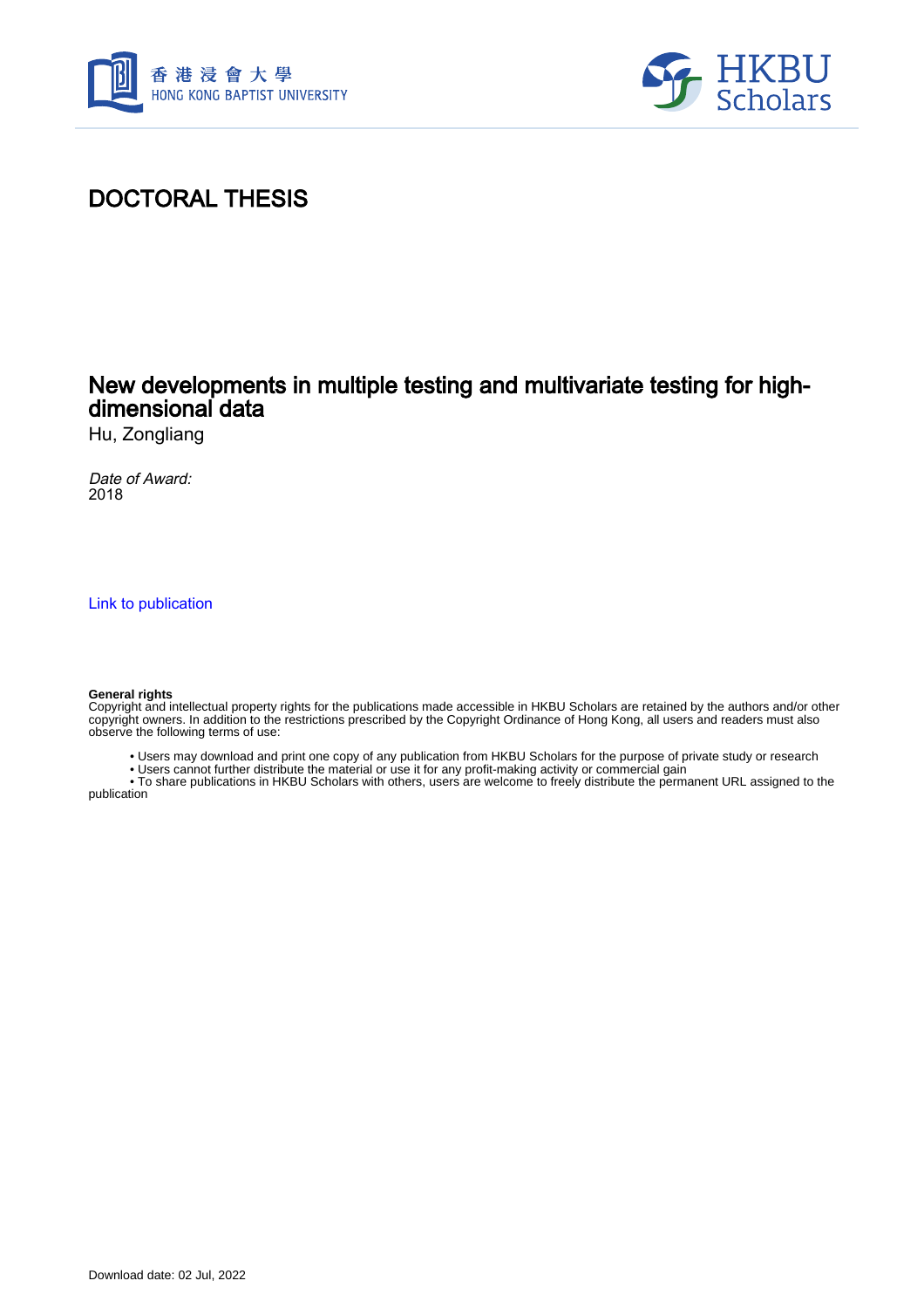### Abstract

This thesis aims to develop some new and novel methods in advancing multivariate testing and multiple testing for high-dimensional small sample size data.

In Chapter 2, we propose a likelihood ratio test framework for testing normal mean vectors in high-dimensional data under two common scenarios: the one-sample test and the two-sample test with equal covariance matrices. We derive the test statistics under the assumption that the covariance matrices follow a diagonal matrix structure. In comparison with the diagonal Hotelling's tests, our proposed test statistics display some interesting characteristics. In particular, they are a summation of the log-transformed squared t-statistics rather than a direct summation of those components. More importantly, to derive the asymptotic normality of our test statistics under the null and local alternative hypotheses, we do not need the requirement that the covariance matrices follow a diagonal matrix structure. As a consequence, our proposed test methods are very flexible and readily applicable in practice. Monte Carlo simulations and a real data analysis are also carried out to demonstrate the advantages of the proposed methods.

In Chapter 3, we propose a pairwise Hotelling's method for testing high-dimensional mean vectors. The new test statistics make a compromise on whether using all the correlations or completely abandoning them. To achieve the goal, we perform a screening procedure, pick up the paired covariates with strong correlations, and construct a classical Hotelling's statistic for each pair. While for the individual covariates without strong correlations with others, we apply squared  $t$  statistics to account for their respective contributions to the multivariate testing problem. As a consequence, our proposed test statistics involve a combination of the collected pairwise Hotelling's test statistics and squared  $t$  statistics. The asymptotic normality of our test statistics under the null and local alternative hypotheses are also derived under some regularity conditions. Numerical studies and two real data examples demonstrate the efficacy of our pairwise Hotelling's test.

In Chapter 4, we propose a regularized  $t$  distribution and also explore its applications in multiple testing. The motivation of this topic dates back to microarray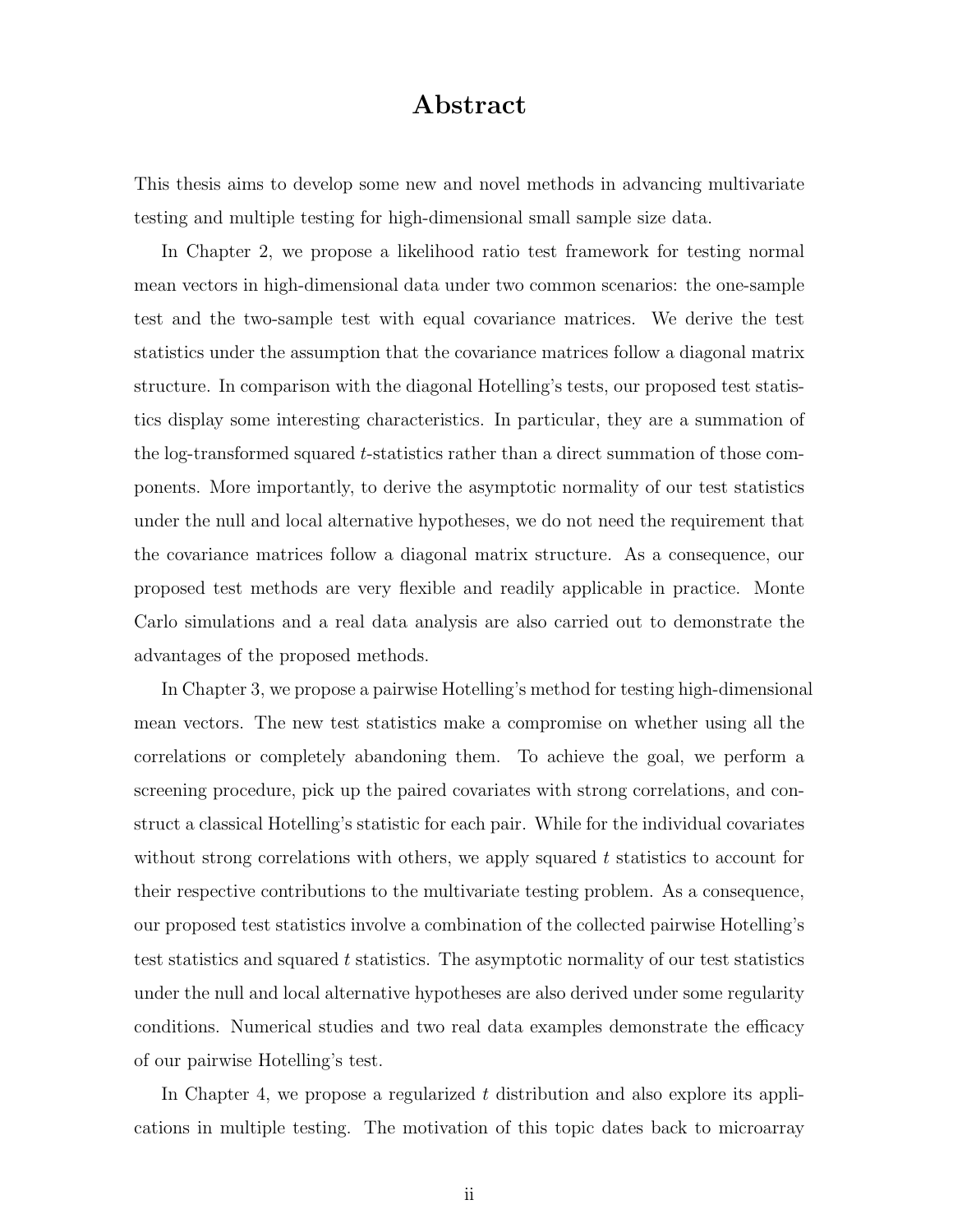studies, where the expression levels of thousands of genes are measured simultaneously by the microarray technology. To identify genes that are differentially expressed between two or more groups, one needs to conduct hypothesis test for each gene. However, as microarray experiments are often with a small number of replicates, Student's t-tests using the sample means and standard deviations may suffer a low power for detecting differentially expressed genes. To overcome this problem, we first propose a regularized t distribution and derive its statistical properties including the probability density function and the moments. The noncentral regularized t distribution is also introduced for the power analysis. To demonstrate the usefulness of the proposed test, we apply the regularized t distribution to the gene expression detection problem. Simulation studies and two real data examples show that the regularized t-test outperforms the existing tests including Student's  $t$ -test and the Bayesian  $t$ -test in a wide range of settings, in particular when the sample size is small.

Keywords: High-dimensional data, Hotelling's test, Likelihood ratio test, Logtransformed squared t-statistic, Noncentral regularized t distribution, Paired correlations, Power, Regularized t distribution, Screening, Type I error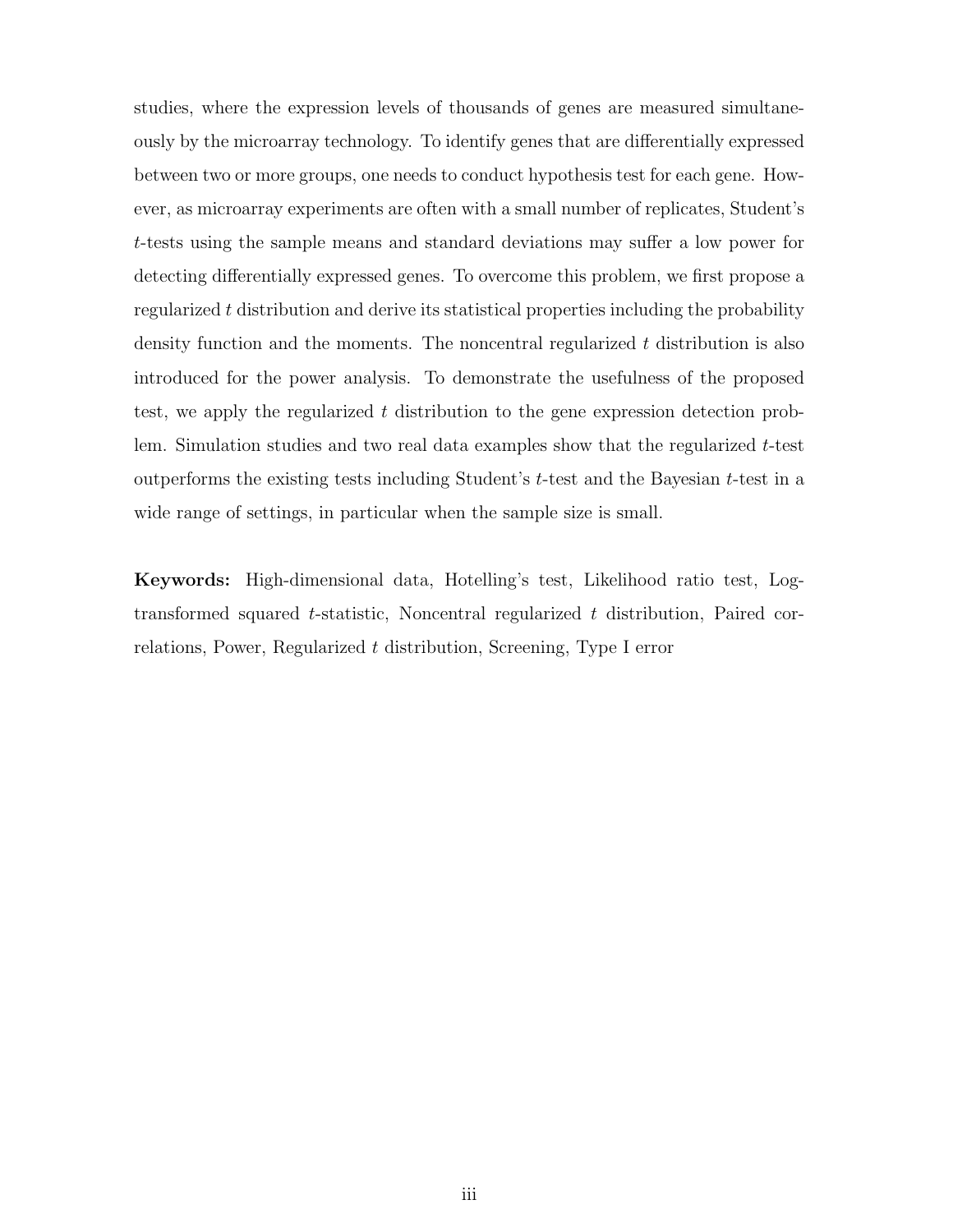# Table of Contents

| Declaration             |                                                                      | $\mathbf{i}$    |  |  |
|-------------------------|----------------------------------------------------------------------|-----------------|--|--|
| Abstract                |                                                                      |                 |  |  |
| Acknowledgements        |                                                                      |                 |  |  |
| Table of Contents       |                                                                      |                 |  |  |
| List of Figures<br>viii |                                                                      |                 |  |  |
| List of Tables          |                                                                      | X               |  |  |
| Chapter 1               | Introduction                                                         | $\mathbf{1}$    |  |  |
| 1.1                     | Hypothesis Testing in High-Dimensional Data                          | $\mathbf{1}$    |  |  |
| 1.2                     |                                                                      | $\overline{4}$  |  |  |
| 1.3                     |                                                                      | $6\phantom{.}6$ |  |  |
| 1.4                     | 8                                                                    |                 |  |  |
| 1.5                     | 11                                                                   |                 |  |  |
| Chapter 2               | Diagonal Likelihood Ratio Test for Equality of Mean Vectors in High- |                 |  |  |
|                         | Dimensional Data                                                     | 15              |  |  |
| 2.1                     |                                                                      | 15              |  |  |
| 2.2                     |                                                                      | 18              |  |  |
|                         | 2.2.1                                                                | 18              |  |  |
|                         | 2.2.2                                                                | 19              |  |  |
|                         | 2.2.3                                                                | 22              |  |  |
| 2.3                     | 23                                                                   |                 |  |  |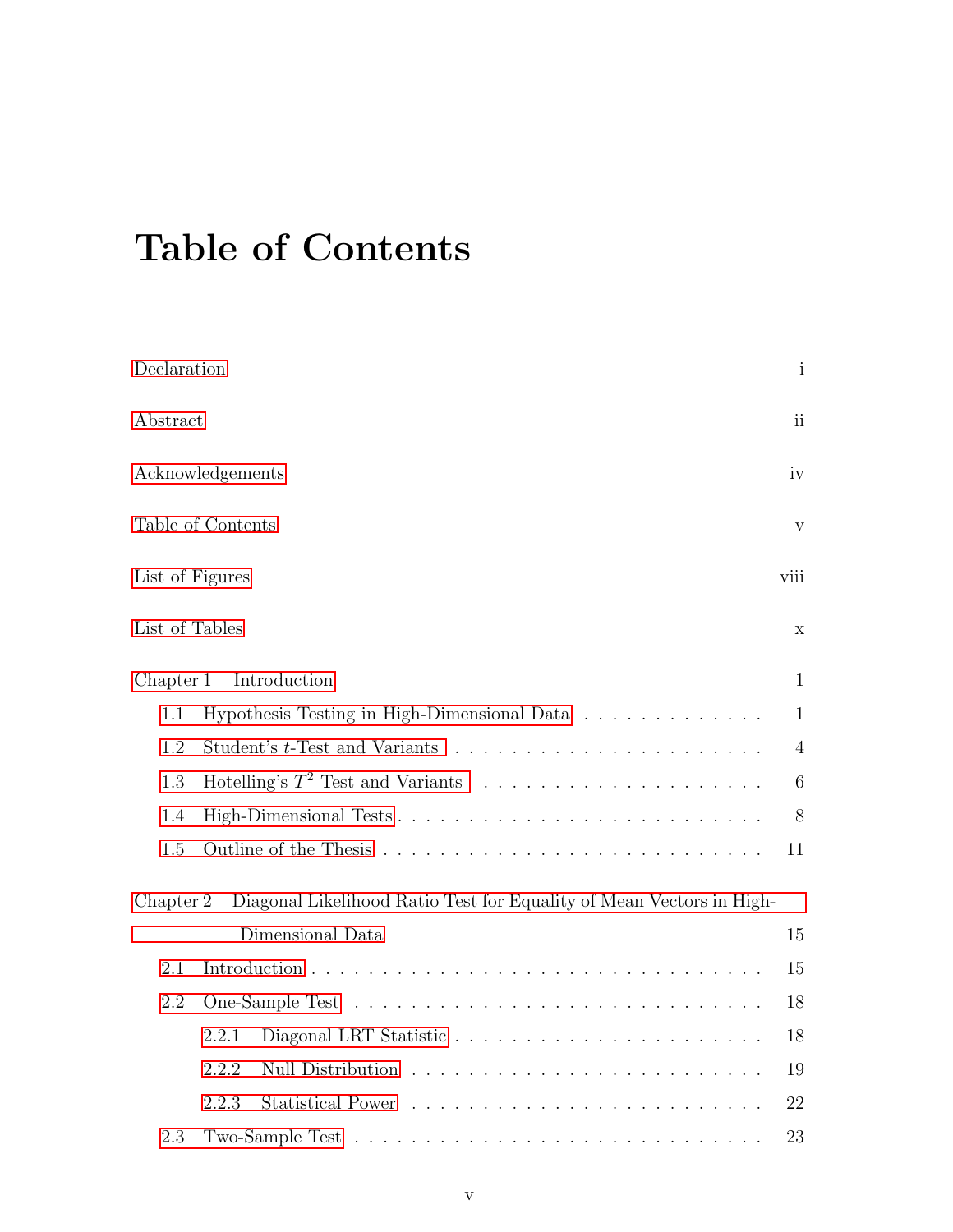| 2.4       |       |                                                                     | 26 |  |  |
|-----------|-------|---------------------------------------------------------------------|----|--|--|
|           | 2.4.1 |                                                                     | 26 |  |  |
|           | 2.4.2 |                                                                     | 30 |  |  |
| 2.5       |       |                                                                     |    |  |  |
| 2.6       |       |                                                                     | 34 |  |  |
| 2.7       |       |                                                                     | 37 |  |  |
|           | 2.7.1 | Derivation of the One-Sample DLRT Statistic                         | 37 |  |  |
|           | 2.7.2 |                                                                     | 38 |  |  |
|           | 2.7.3 |                                                                     | 39 |  |  |
|           | 2.7.4 |                                                                     | 39 |  |  |
|           | 2.7.5 |                                                                     | 40 |  |  |
|           | 2.7.6 | Derivation of the Two-Sample DLRT Statistic                         | 41 |  |  |
|           | 2.7.7 |                                                                     | 42 |  |  |
|           | 2.7.8 |                                                                     | 43 |  |  |
|           | 2.7.9 |                                                                     | 44 |  |  |
| 2.8       |       | Additional Simulations and Properties                               | 45 |  |  |
|           |       |                                                                     |    |  |  |
| Chapter 3 |       | Pairwise Hotelling's Test for Equality of Means in High-Dimensional |    |  |  |
|           |       | Data                                                                | 54 |  |  |
| 3.1       |       |                                                                     | 54 |  |  |
| 3.2       |       |                                                                     | 57 |  |  |
|           | 3.2.1 | Pairwise Hotelling's Statistic                                      | 57 |  |  |
|           | 3.2.2 |                                                                     | 60 |  |  |
|           | 3.2.3 |                                                                     | 62 |  |  |
| 3.3       |       |                                                                     | 64 |  |  |
|           | 3.3.1 |                                                                     | 64 |  |  |
|           | 3.3.2 |                                                                     | 65 |  |  |
| 3.4       |       |                                                                     | 68 |  |  |
| 3.5       |       |                                                                     | 69 |  |  |
|           | 3.5.1 | Small Round Blue Cell Tumors Data                                   | 69 |  |  |
|           | 3.5.2 |                                                                     | 69 |  |  |
| 3.6       |       |                                                                     | 72 |  |  |